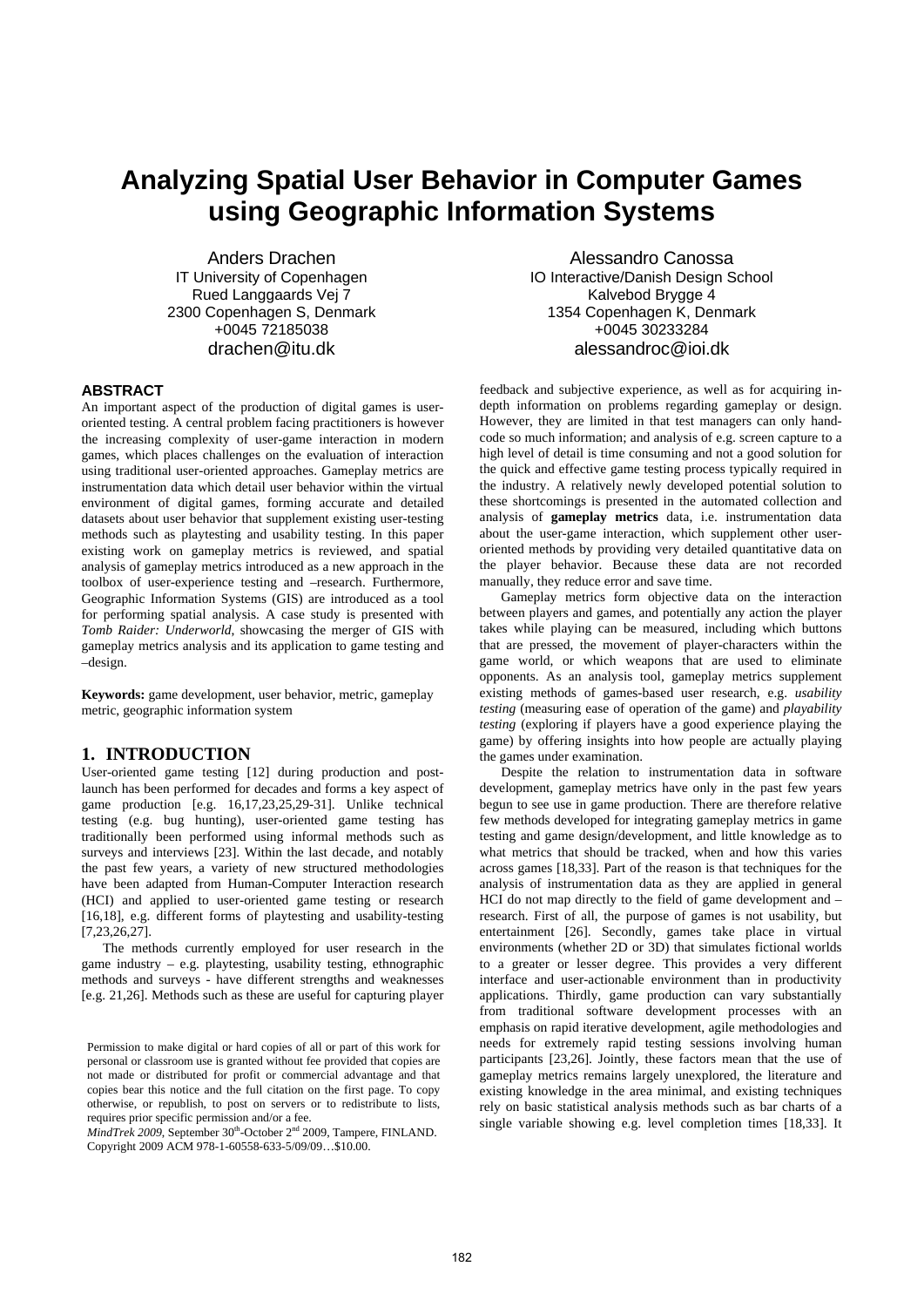should be mentioned, that game metrics outside of the gameplay area, notably in terms of monitoring the economies of Massively Multiplayer Online Games (MMOGs) such as *World of Warcraft*  and *Age of Conan,* or tracking regional sales for marketing purposes, form a stable part of the analysis work done by game companies. However, these metrics are not directly related to gameplay. Importantly, the analysis of gameplay metrics in relation to the spatial behavior of the player within the actual gaming environment (often 3D virtual worlds), remains largely unexplored. This is however an area of key interest to all games because the experience of the user (player) is directly related to the experience of navigating through, and interacting with, the game world [33]. Currently, the behavior of the user and the resulting interaction experience is primarily measured using usability and playability testing methods, and as mentioned above, these are not well suited towards providing highly detailed accounts of the user behavior, but more focused on evaluating the usability and experience of interacting with the game software [26,27]. The recording of gameplay metrics operating in the spatial environment of game – **spatial gameplay metrics** - worlds can however provide detailed information about the behavior of the person playing the game. For example, logging the position of the player within the game every second, and recording every action taken by the player, e.g. firing a weapon, picking up objects and interacting with other players.

In summary, what is needed to advance the use of spatial gameplay metrics – indeed any use of gameplay metrics – is flexible tools for analysis that are useful across game productions and game genres, that work both in an industry-context and research-context, and the development of specific analysis methods for different kinds of game metrics.

In this paper, a step is taken in this direction. The purpose is twofold: 1) To review the existing knowledge on gameplay metrics in research and development [e.g. 18,31], focusing on how gameplay metrics supplement existing user-oriented research- and testing methods in game production; 2) To provide a case study of spatial analysis of gameplay metrics from the major commercial game title *Tomb Raider: Underworld*, showing the potential and benefits towards both game development and research studies of player behavior and user experience; 3) To showcase **Geographic Information Systems** (GIS) [9,22] as a tool for performing spatial analysis on gameplay metrics, adaptable to any game context, informing user-oriented game testing and –design. A GIS is a computerized data management system used to capture, store, manage, retrieve, analyze, query, interpret and display spatial information in the form of e.g. maps, reports and charts [9,22]. Neither GIS nor spatial analysis of gameplay metrics have formed the subject of previous publications and form the key innovations of this paper.

# **2. STATE-OF-THE-ART**

In the context of game development, the term "metric" denotes a standard unit of measure, e.g. a second or an hour [1,12,21] (in general HCI literature the term is also used to define a calculated number post-analysis, e.g. total number of errors made by users during testing). Metrics are generally organized in systems of measurement, utilized for quantitatively measuring and evaluating processes, events etc. Systems of metrics are generally designed to a specific subject area. Within game development, metrics form measures of engine performance, sales, project progress or user interaction with the game software, the latter category being of interest here. Gameplay metrics can relate to all forms of actions performed by the player in-game, including movement and behavior in a virtual environment, use of character skills and abilities, interaction with objects and other players, etc. In general, gameplay metrical data analysis is useful to compare the intent of the designers with the actual behavior of the players and to assist developers with quantifying their vision into elements that can be measured.

Gameplay metrics can take different forms, from logging of keystrokes to recording specific types of player behavior, e.g. firing a weapon, completing a level etc. Some metrics will be particular to a specific game (e.g. kill methods in *Hitman: Blood Money*), others relevant to an entire game genre (e.g. tracking PC movement as a function of time in FPS´). Some gameplay metrics can be recorded on a continual basis, e.g. movement in the virtual world, or be recorded using specific frequencies, such as the location of the player avatar/-s (virtual representation/-s of the player) every three seconds. Metrics can also register triggered events, e.g. every time an avatar jumps or shoots a weapon, finalizes a quest or completes a level.

Gameplay metrics are inherently objective and quantitative data, which can be collected in large numbers. Metrics allow for incredible detail – data showing for example where a player was positioned in the game environment while firing a specific weapon, with the camera angled in a certain way, and the result of the attack. The level of detail depends on the metrics system in question. Generally, these are custom pieces of software developed in-house, and map data to specific events or points in a gameplaying session. It is common to aggregate the data for easy visualization or for creating overviews or e.g. economies of massively multiplayer online games (MMOGs). In comparison, player-based feedback has much less resolution and is inherently biased due to individual preferences. Gameplay metrics are unbiased, and there is a clear practical outcome to metrics analysis. E.g., in balancing the time players spend performing different in-game actions [10]. Gameplay metrics can be analyzed in different ways. The traditional approach is purely statistical, based on e.g. aggregate counts of variables of user behavior used in time-spent reports, completion times or similar [e.g. 10,18,23].

Gameplay metrics are related to User-Initiated Events (UIEs), which refer to events that occur when a user directly interacts with the game software [18]. UIEs deal specifically with events initiated by the user; however, gameplay metrics also include events taken by the game software, for example the behavior of computer-controlled agents. Using automated tracking of UIEs to better understand user behavior originates within the HCI field, where they have been used for over two decades [e.g. 13,15,28,35]. Logging for example the movement of players in the virtual environment enables analysts to define which sections of the game world that are experienced and which that are not. The major challenge with gameplay metrics analysis is choosing which variables that should be tracked – computer games can form complex systems and the number of potential gameplay metrics is considerable. Furthermore, gameplay metrics datasets are usually very large, and the process transforming, ordering, cleaning, analyzing and visualizing the data can be challenging. Despite these challenges, there are several examples of the successful use of gameplay metrics in production [10,18,24,32]. Within the past few years, gameplay metrics have gained increasing attention as a means for obtaining detailed records of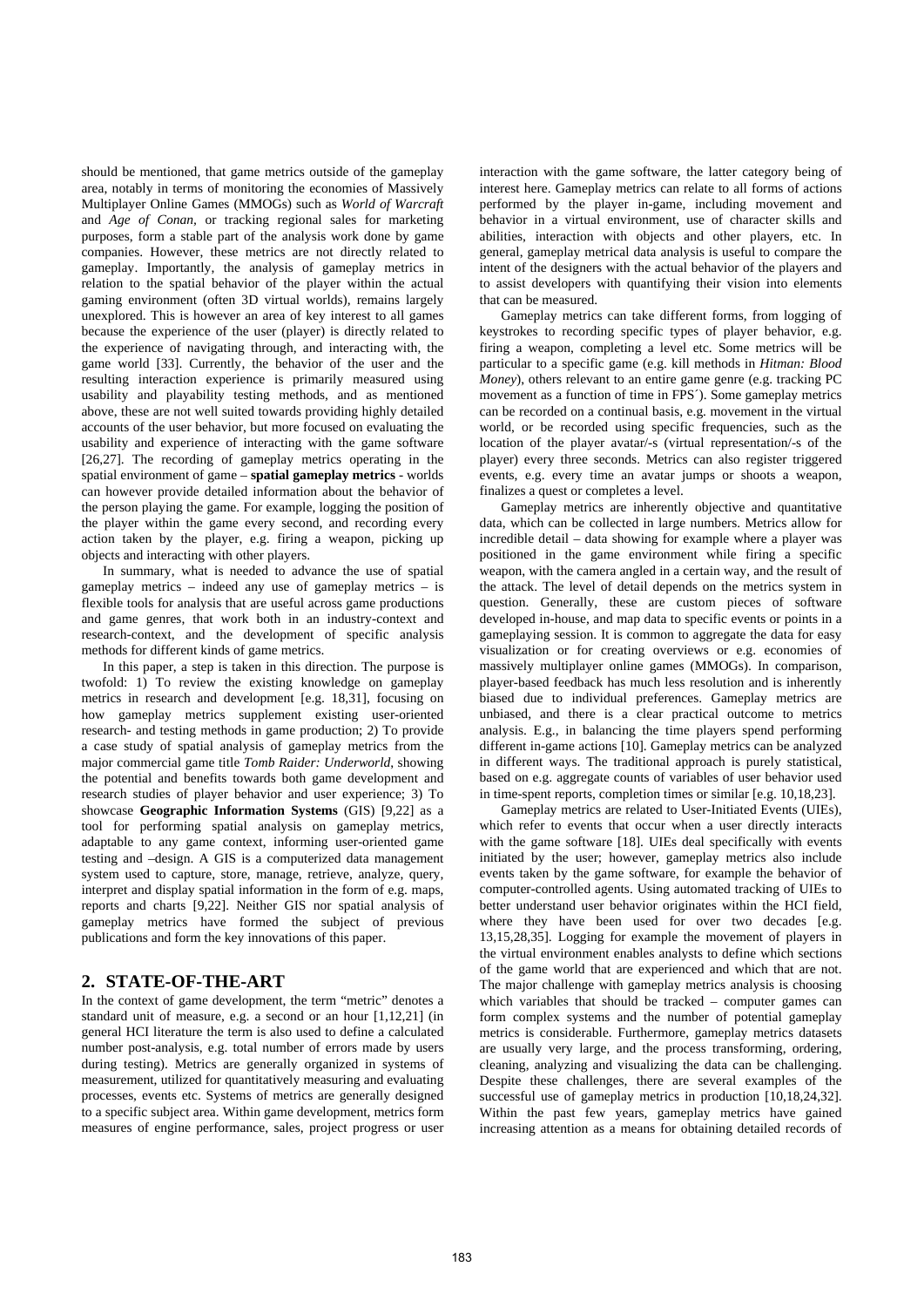the player-game interaction, being used e.g. by *Microsoft, Bioware, Nintendo, EA*, and other companies [e.g. 23,31].

It is necessary to differentiate between game metrics and game heuristics [11,19]. Heuristics are design principles upon which games can be build. Game metrics are instrumentation data derived from game engines about e.g. the user´s hardware configuration or interaction with the game or game interface.

Gameplay metrics analysis allows user-research professionals to examine player behavior at multiple levels of resolution [18,24,26]. A second core strength of gameplay metrics analysis is the ability to recreate the playing experience of the player in detail. Being able to model the navigation of players through a game environment is of interest to game development for a number of reasons, not the least because it allows designers to observe how their games are being played. Traditional methods of user-testing computer games can locate problems with e.g. gameplay with a fair degree of precision, e.g. reporting that a specific encounter is too difficult. When integrating gameplay metrics, the second-by-second behavior of the players can be modeled, enabling more detailed explanations for the observed behaviors.

A distinct advantage of game metrics is that these can be collected off-site, i.e. from client installs -players who have installed the game on their PC/console. Metrics data from client installs are typically referred to as live data within the industry, and the approach is a regular feature of modern online multiplayer games, where the ability to provide basic statistics of game sessions is generally appreciated by the players (e.g. level completion time averages). The two most substantial advantages of collecting live data are: 1) The data are unbiased by environmental effects. This is a common problem of laboratorybased research, which remove players from their normal playing environments thus potentially impacting on the way they behave and interact with the games being tested [21,34]; 2) Long-term monitoring in natural environments. Gameplay metrics can be streamed from live users over weeks or months, providing a longterm perspective on trends of use. This form of data collection is also more detailed than what are possible using personal logging methods [21], and is not subjected to the same errors that personal logging over extended periods is.

## **2.1 Challenges of gameplay metrics analysis**

As with any other user-research method, the collection and analysis of gameplay metrics is not without its challenges. First of all, an infrastructure is needed to track and capture the data, and this includes substantial storage for large, commercial productions. Secondly, finding the right metrics to track in order to answer the pertinent questions can be challenging. Thirdly, gameplay metrics inform what players are doing, not always why. Gameplay metrics provide information only regarding actions undertaken in-game by players, it is usually not possible to assess reasons and motivations behind the action, unless additional user data are captured [18]: Gameplay metrics do not inform whether the player is male or female, or what the player thinks of the game experience. In short, gameplay metrics cannot provide any contextual data. For example, whether the player is having fun or not, is male or female or whether another player is watching the screen – a metrics tracking tool can only record information from the specific game software. When an analysis of a set of metrics data point to a specific player behavior, it is often necessary to

combine the analysis with traditional game user-research methods such as playtesting, video capture, usability testing or similar.

## **2.2 Spatial analysis in virtual environments**

It is useful to separate between two overall types of gameplay metrics: **Non-spatial gameplay metrics** are data that do not contain any spatial information, e.g. recording the number of time a player interacts with an NPC but not where. **Spatial gameplay metrics** are data that come with some sort of spatial reference information attached, e.g. a specific set of X,Y,Z-coordinates, a subsector of a map or similar. For example, the coordinates where a player has interacted with NPCs in a test session of *Neverwinter Nights 2.* It is entirely possible to analyze spatial metrics without using the associated spatial information. Analysis of spatial metrics requires software that is capable of mapping the data onto maps of the game world, zone or level.

Spatial gameplay metrics are a known resource within game development and –testing, however only utilized to a limited degree due to a general lack of knowledge about how to do so. Therefore, spatial gameplay metrics are usually only used to produce visualizations of single variables, and by far the most well-known example of such visualizations is the **heatmap** [24]. Heatmaps are density/location-based aggregated visualization of – traditionally - the kill locations of players, combat units or similar. The most commonly known examples are based on FPS´s such as *Unreal Tournament* and *Half-Life 2.* However, in principle density-based visualizations can represent any gameplay metric that can be mapped to a specific coordinate set  $(X, Y, Z)$  on a map of the game world/level. For example, the locations where players activate a specific player-character power or skill, fires a weapon, interacts with an object etc. In-house developed custom tools are normally used for creating heatmaps. Heatmaps represent the first step of working with gameplay metrics, namely the **visualization** of the data, and generally only a single variable at a time. Visualizing data is one thing, however, it is another to actually perform analysis in the spatial domain, and this is only rarely done. One of the few published examples of such work is [14], who developed an application (*Lithium*) for visualizing some basic spatial information from *Return to Castle Wolfenstein: Enemy Territory*. However, the application developed is largely focused on visualization rather than analysis, and is restricted to the game it was built for. Furthermore, it can only handle the mapping of variables that have been coded into the program. It is therefore not flexible across games or in terms of adding new variables, and cannot adapt to changing demands without the addition of additional code and specialized knowledge. Additionally, it does not permit analysis across layers of variables.

A second example is Börner & Penumarthy [3] who developed an approach towards visualizing the evolution of virtual communities in multi-user online VEs. They utilized the education-oriented *ActiveWorlds* platform, recording spatial and temporally referenced user interactions, e.g. navigation, object manipulation as well as chatting between users. The logged information was used to visualize e.g. navigation data on top of 2D maps of the VE. Chat data are visualized as 3D data hills, with peaks indicating locations with a high amount of chatting.

A third example stems from *Microsoft Game User Research Group*, who have developed a setup referred to as *TRUE* [18], which permits the mapping of basic point-based information and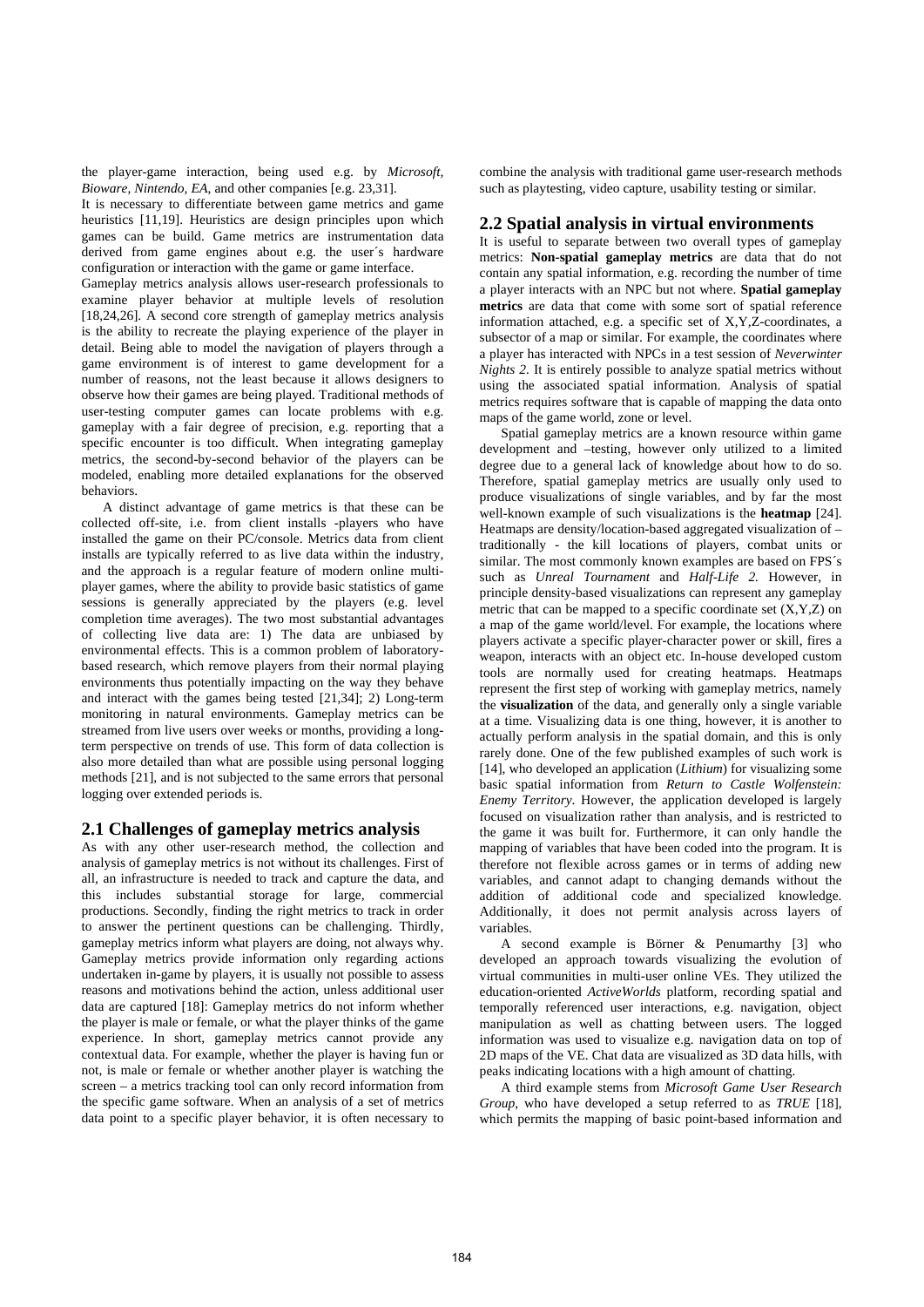linking this to attitudinal data collected from surveys during gameplay. The ability to perform actual spatial analysis is however limited – at least, such a capacity has not been described in any of the publications or presentations from the group, which have been the forerunners of integrating gameplay metrics directly into the user-oriented research and testing of game development. Looking outside the games domain, there have in recent years been a number of attempts aimed at visualizing web navigation and interaction between users and software for purposes such as improving usability of the specific applications [e.g. 2,4]. These mainly focus on websites, however a few projects have considered virtual environments (VEs), and the focus is on visualizing information rather than analysis. Chittaro & Ieronutti [5] & Chittaro et al. [6] focus on using post-visit data, i.e. logged records of user movement in VEs. They developed a tool (VU-Flow) engineered towards tracking the movement and orientation of agents operating in VEs, and developed a series of visualizations and basic analyses – e.g. paths follows and areas of maximal and minimal user visitation.

In summary, the work with instrumentation data outside of the games field forms sources of inspiration for the work with gamesspecific data, however, the amount of development of metricsbased methods within the games area itself remains limited and the applicability in the context of game production and broader research is limited: Hoobler et al. [14] and Börner & Penumarthy [3] focus on specific online multiuser VEs. The strongest feature is the visualization and limited analysis of group behaviors and the handling of application-specific events, during runtime. They are inherently inflexible and not portable across environments. Similarly, while the VU-Flow tool of Chittaro et al. [6] is cross-VE compatible, it remain a specialized tool designed for the research purposes of navigational data only.

In a game production context, testing and data analysis needs to be carried out effectively, and therefore using a series of custom applications is not feasible. A GIS offers the advantage of being able to encompass virtually any spatial analysis – and if an analysis method is not already present in the myriad GIS systems or additional analysis modules available, it can be programmed in-house or via consultants using the built-in scripting languages. GIS offers a unified framework for spatial analysis, whether in 2D or 3D. Unlike most academia-developed systems, which are too inflexible for general analytic/testing work in the industry (or academia), GIS have been developed within a range of industries and is therefore engineered towards being flexible towards different uses. This makes it adaptable to spatial analysis in games research and –production. Importantly, GIS software is designed with the purpose of providing flexible exporting of visualizations and analysis results to a variety of stakeholders, e.g. marketing, design and management, which is a core requirement for adoption by the game industry.

## **2.3 Geographic Information Systems**

In a GIS, a map links map features with attribute information. When working with a GIS, spatial gameplay metrics are generally referred to as **geospatial metrics**. This signifies that the data have both a **spatial** (coordinates or topological relationship signifying location) and a **thematic** component (the variables or attributes that are under study) that is being visualized/analyzed.

This correlates with the properties of spatial gameplay metrics, which contain spatial information as well as thematic (see above). The spatial information provides the type of feature to be mapped (for example a point, line or area), and the thematic information the attributes of the metric (for example, that a player character was killed at the given coordinate set). In a GIS, gameplay metrics can be plotted on e.g. level maps, and the data analyzed and visualized. Plotting for example the progression of one or more playtesters in the form of points registering the location (X,Y,Z) of the player every five seconds, with a color grading provides an instant visualization of progression which can subsequently be analyzed to evaluate whether the playtester is moving through the map as intended and if any problems are encountered and where [see also 32]. In this example, the map is treated as a traditional paper map, i.e. it is not interactive. In a GIS, it is possible to tag map features with detailed information in the form of attributes: For example, the level map could be divided into sub-sections and each section be named individually and contain various attributes such as degree of lighting, number of enemies, expected completion time etc. When mapping gameplay metrics on top of maps that themselves contain detailed feature information, a high degree of flexibility in the gameplay metrics analysis is gained, for example in calculating the number of kills occurring in "inside" type environments vs. "outside" type environments in an FPS – as well as specific numbers for each map feature. Conceptually, a GIS is reminiscent of the architecture of computer game systems that feature virtual environments linked with objects and entities whose attributes are stored in databases [9,22]. The difference is that a GIS is specifically engineered towards analysis of the featured data and their underlying attributes in a spatial environment (although analysis can also happen outside of the mapping environment, for example in building models or querying the underlying attribute databases). In practice, gameplay metrics are added in the form of layers on top of a level or zone map (Figure 1). GIS allows the placement of several layers and performing calculations along and across the associated multiple variables and their attributes.



**Figure 1:** A GIS represent different data sets as layers on top of a game level map

## **2.4 The EIDOS Metrics Suite**

The data for the case studies presented here are derived from the game *Tomb Raider: Underworld* (*Crystal Dynamics*, 2008). The data have been logged via the EIDOS Metrics Suite (**Figure 2**), an instrumentation system is designed to be able to interact with the existing user-oriented research and testing at the *EIDOS* studios and development houses; during production as well as in the live period, in addition to providing gameplay metrics data. It is constructed so as to facilitate the collection of data from any *EIDOS*-produced game, and to deliver these data directly to a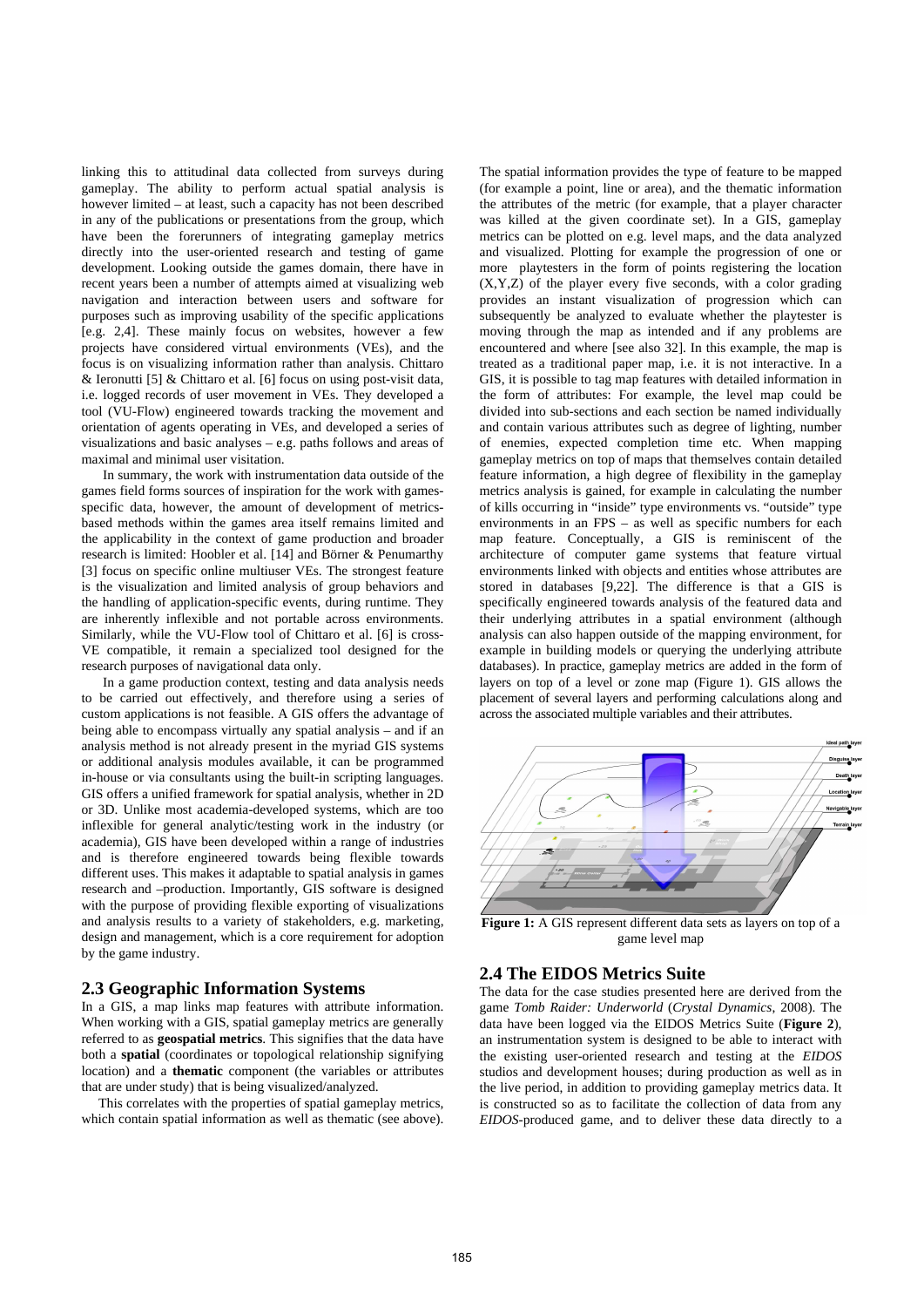variety of analysis software, e.g. the native GIS. The user research conducted at within EIDOS, e.g. at *IO Interactive* usually involves an array of methods, recordings and analyses [e.g. 16,25,33]. These varied data input are generally utilized together (e.g. attitudinal data, screen capture and gameplay metrics), as the various user research testing methods come with inherent strengths and weaknesses, requiring method triangulation to produce viable results. The *EIDOS* metrics suite has several features in common with instrumentation techniques used in the general HCI-field, e.g. that users interact with a system that automatically record application events of interest in message streams, which are send to a central server for analysis. The metrics suite was developed by and is maintained by the *EIDOS Online Development Team*. The team is responsible for maintaining the metrics suite and assist *EIDOS* developers in enabling and tracking metrics.



Figure 2: General framework for the gameplay metrics capture and analysis process at *IO Interactive*. Data are captured from testers (users) to a central *EIDOS* SQL server, from where they are drawn into different software analysis packages such as SPSS or ArcGIS for cleaning, evaluation and analysis. The data are then exported to visualization software), and a report developed for the target user (e.g. designer, QA).

## **3. TOMB RAIDER: A CASE STUDY**

To showcase the potential of spatial analysis of gameplay metrics, three case studies are presented which also serve to highlight the functionality of GIS. At *IO Interactive*, the GIS software utilized is *ArcGIS* (produced by *Esri Corp*.). *ArcGIS* forms one of a handful of analysis packages utilized in conjunction with the game metrics collected from *EIDOS* games thanks to the work of the *EIDOS Online Development Team*. These include in-house tools developed for specific purposes, such as the easy visualization of key gameplay metrics such as kill locations and player movement trails. The overall research problem addressed by this paper is to evaluate the usefulness of spatial gameplay metrics analysis. The chosen case study. While the case studies are limited to the game *Tomb Raider: Underworld* [TRU], it focuses on analyzing gameplay features that are common to not only First-Person and Third-Person shooters but also Adventure Games as well as Massively Multi-Player Online Games (MMOGs) and similar genres where the player interacts with the game world via a central character.

The gameplay metrics data utilized are live data, i.e. data from players in their natural environment, captured using the EIDOS Metrics Suite. Due to the confidential nature of metrics data from commercial game titles, some facts about the underlying dataset cannot be revealed. For example, the precise dates that the data were generated, and the absolute numbers

represented. The dataset consists of logs from roughly 28,000 players playing the game once in the fall 2008 after the game was released. One of key gameplay aspects to be tested via useroriented methods in First-Person or Third-Person perspective games, where the players control a single character (or avatar), considers the level of challenge – are there any areas where the level of challenge is too high? Too low? Etc. one way to get an initial grasp of this key research question is to consider the locations and causes of player death in a game – in essence, areas where players die consistently and repeatedly are potentially imbalanced in terms of the challenge posed by the areas. This kind of design/research problem can be targeted from a nonspatial and a spatial angle. Using non-spatial gameplay metrics, analyses can only be performed on the causes of death (e.g. enemies, falling) and their relative frequencies (Figure 3). Such an analysis however does not inform whether there are specific areas that pose problems. Via spatial analysis it is possible to pinpoint exactly where problematic areas of the game world are located.

TRU is a 3D game focusing on the player controlling Lara Croft, an internationally rather well-known game character who forms a cross between an action heroine and Indiana Jones. The game is played in Third-Person perspective with a flexible camera system and forms an advanced platform game, where the player has to apply 3D-movement and jumping to solve a series of puzzles and navigate exotic environments such as Thailand and Jan Van Mayan Island. Apart from the ever-present risk of falling from the precarious heights that Lara Croft needs to navigate, the player regularly encounters different kinds of enemies, such as mercenaries or animals. Finally, the environment itself can pose a hazard to the player, such as fire.



Figure 3: A pie chart showing the distribution of causes of death in the form of specific damage types, in the Jan Van Mayan Island level of *Tomb Raider: Underworld*. Live data from Xbox Live during a period in the fall 2008.

The game consists of seven main levels plus a prologue. Each game level is comprised of multiple "map units", for which the EIDOS Metrics Suite collects gameplay metrics data. One of these is the *Valaskjalf* map unit, occurring about two-thirds through the game. It is one of the more complex puzzle/trap locations in the game, featuring multiple different challenges to the players' skill. The map unit was subjected to a thorough **challenge analysis** during the early work with TRU gameplay metrics. In analyzing the patterns of death in the *Valaskjalf* map unit, the first step was to produce a heatmap based on locations of player death (X,Y,Z-coordinates) using *ArcGIS* (with the Spatial Analyst extension loaded (Figure 4). Heatmaps can be produced in different ways, e.g. using density functions or simply summing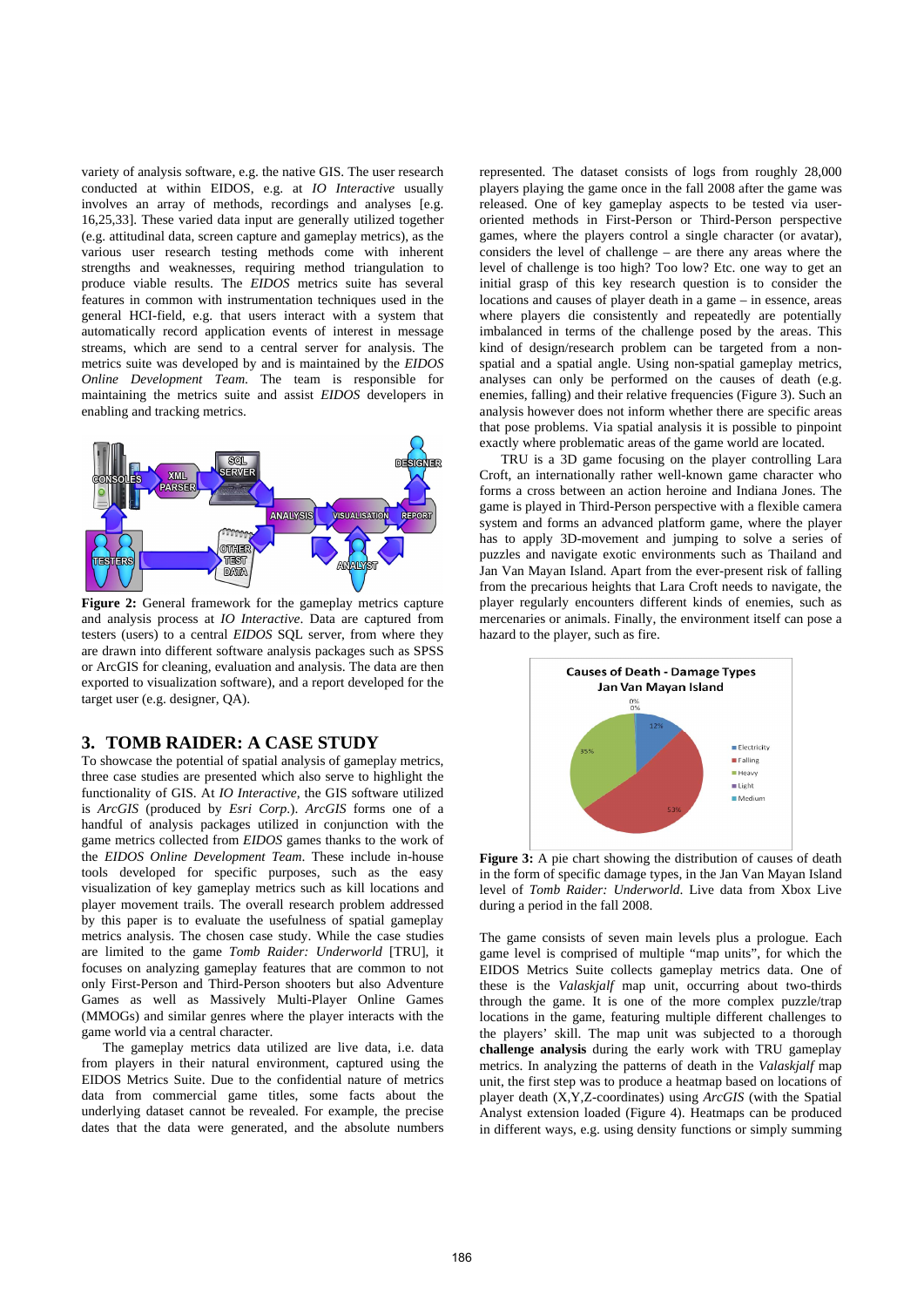the number of deaths occurring within grid cells. The heatmap is excellent for informing about the lethality of different game areas. However, it is unspecific as to the nature of the deaths. In order to evaluate where different causes of death such as falling, different kinds of environmental dangers and computer-controlled enemies occurred (and if they occurred as intended by the game´s design!), a series of visualizations was produced using ArcGIS, showing the areas where players died of different causes (Figure 5).



**Figure 4:** Grid-based heatmap of the locations of player death in the Valaskjalf map unit of *Tomb Raider: Underworld*. Scale ranges from light green (low numbers of death) to red (high numbers of death). Locations with no color have zero deaths. Dark red corresponds to 3050 deaths occurring within a single grid cell. Heatmap created in ArcGIS. Four of the most lethal areas are marked with red circles.

Both above examples form visualizations of gameplay metrics data rather than analysis. Apart from the ability to rapidly create visualization of key data, ArcGIS facilitates spatial analysis. In the current case, the question posed calls for an evaluation of which areas of the *Valskjalf* map that represent areas of not only high lethality, but also where multiple different causes of death occur. Such areas represent sites of high challenge to the players and therefore form targets for evaluation about whether their challenge level is too high. Answering this kind of question requires spatial analysis. In the current case overlaying several layers, each containing the distribution of one cause of death, and performing a count across these layers. A total of eight causes of death were included (including death by **falling**, via contact with **enemies** and **environment** causes, such as traps) (Figure 6). The result of the overlay analysis shows that most areas of the map unit have one to two causes of death. Four areas (Figure 4) have been marked for closer analysis (Figure 7). For Area 1, a high number of deaths occur in one specific grid cell (about 5\*5 meters), being caused by a low variety of causes, namely the attack of a Thrall (an AI-enemy, third row in Figure 7) combined with a tricky jump (death by falling, fourth row in Figure 7).

If the number of deaths occurring in this area is deemed to high (i.e. prevents or diminishes player enjoyment), the analysis suggests two ways of solving the problem, e.g. making the jump easier or eliminating the Thrall enemy.



**Figure 5:** The Valaskjalf map unit level map has been overlain with three layers showing the extent of three separate causes of death: Falling (light blue), traps (green) and water volume [players drowning by being submerged in rising waters] (red).



**Figure 6:** Overlay analysis using ArcGIS. The analysis shows the areas of the map where the highest number of different causes of death occur, on a scale from light green (one cause of death) to red (six causes of death). The area with the most causes of death is also one of the areas with the highest overall death count (Fig. 4).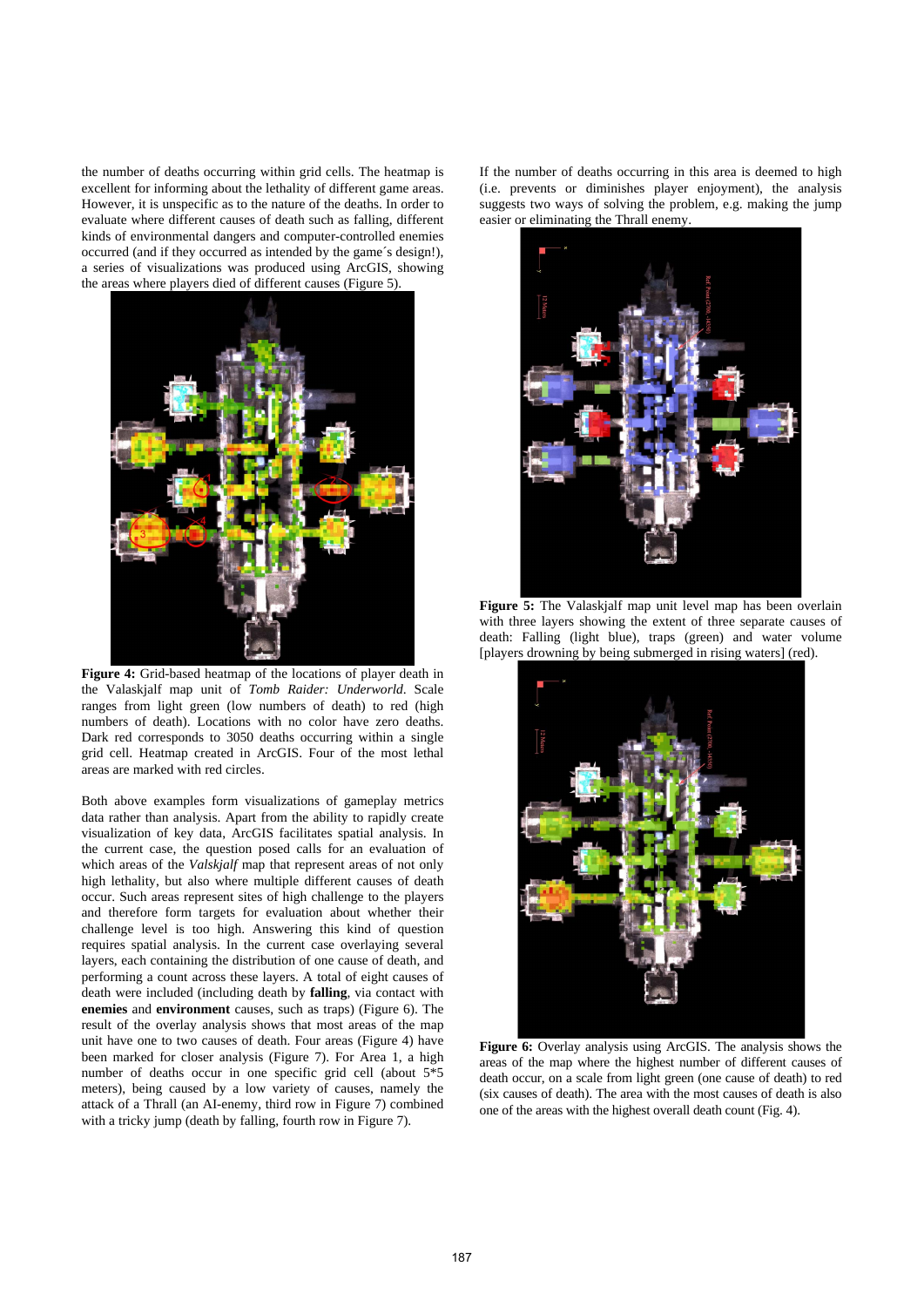

**Figure 7:** Detail of the overlay analysis with a breakdown of the four targeted areas with multiple causes of death. Four *ArcGIS*derived layers included: Aggregated death count, aggregated causes of death (top two rows) and deaths specifically caused by enemies or environment effects (bottom two rows).

Area 2 (second column, Figure 7) also shows a high number of deaths and even though there are only two different causes, tarantulas (third row) and traps (fourth row), the distribution of tarantula kills on the *Valaskjalf* map is not spread enough to justify all the deaths displayed, meaning that most of the deaths are caused by the traps. This could suggest that the traps should be more lenient. The third area displays a high number of deaths, however it is motivated by a varied array of causes: Enemies, environment effects and falling – this is the climax of the level and clearly the toughest part to get through without dying. As with Area 1, a revision of the challenge level might be useful here. Area 4 displays very similar characteristics to Area 2 with similar implications in terms of the play experience.

The spatial analysis has thus identified potential trouble spots in the *Valaskjalf* map design, which subsequently can be analyzed in further detail, for example by comparing with user-satisfaction feedback from the level, to evaluate whether there is a problem or not. Additionally, this kind of spatial analysis provides valuable knowledge for future designs of Tomb Raider-style game levels.

ArcGIS permits different layers to be turned off and on flexibly, and even permits specific layers to be given different weights in the analysis – if e.g. players dying of electrocution is an unwanted occurrence in the game design, this can be given a greater weight and thus show up stronger in the analysis. Additionally, maps can be exported using the *ArcPublisher* extension as dynamic reports, which permit the user to add or remove layers dynamically, forming the perfect reporting tool for giving feedback to e.g. designers.

# **4. SIGNIFICANCE AND DISCUSSION**

One of the major challenges to user research and –testing in commercial game development is the increasing complexity of interaction between players and game software, due in part to the sheer variety of interaction options. With the uptake in complexity, instrumentation data such as gameplay metrics form an increasingly more important tool for analysis of player-game interaction. The analysis of instrumentation data forms an

important contribution to the user research and –testing performed during game development; as well as in the monitoring and continued evaluation of games during the live period. Furthermore, gameplay metrics form an excellent supplement to the existing user-oriented methods utilized within the game industry by providing detailed quantitative data about player behavior.

The *EIDOS* Metrics Suite, a system that permits the tracking, capturing, storage and reporting of game metrics, customized to the different games produced at the *EIDOS* studios; was developed by *IO Interactive* and is maintained by the *EIDOS Online Development Team*, as a response to the requirement of understanding the details of interaction between players and game, and to be able to monitor and analyze player behavior over extended periods of time. It is only recently that the game development industry has begun utilizing instrumentation data on a regular basis [18,31]. The use is often limited to aggregate counts of specific metrics – limited efforts have been directed at more complex analyses of user behavior (e.g. locating patterns of play [33]), as well as to the spatial behavior of player of computer games. The latter is crucial, because the vast majority of contemporary games are set in 3D virtual worlds. It therefore is imperative to be able to analyze and visualize gameplay metrics spatially. In essence, it is not enough to know that X% of player spent too long completing the level. In order to find out why, spatial analysis provides a venue for pinpointing exactly where players experience problems with progression. Visualizing and analyzing data in a Geographic Information System [9,22], which is specifically engineered towards handling data with a spatial component, provides a powerful tool and a plethora of new opportunities for user research experts in game development - as well as those working with other forms of virtual environments to study how their users interact with and behave in these environments. Importantly, GIS´ are developed for multiple target industries and research fields and therefore flexible – they can handle a variety of needs as opposed to the systems developed by e.g. [3,5,6,14] which are focused on specific types of data/visualization.

While a modern GIS is perfectly capable of visualizing single variables in whatever format desired, the true strength and novelty of the approach lies in the capacity to perform analyses involving multiple variables. The case study presented here is based on the major commercial title *Tomb Raider: Underworld*, eight game in the *Tomb Raider*-series and one of the biggest franchises in the industry. While the case study is specific to TRU, it is focused on occurrences of player death, a phenomenon common in all games and the approach is directly applicable to any game or virtual environment (VE) where players control a single character: First a general look at areas of high death rate (e.g. via a traditional heatmap to locate areas of interest), followed by a closer examination of the variety of causes of death. This followed by evaluation of whether too many challenges are overlaid, providing assessment of the relatively playability of the areas. With analyses of this type, designers can make informed decisions as how to change the game design of any "trouble spots" in order to improve player's experience. Death events is not the only occurrence that the approach can be applied to, other point-based variables can also form the basis for this type of analysis.

Spatial analysis of gameplay metrics has also been applied to Real-Time Strategy games, and forms the focus of future publications. The case study highlights the benefits of using